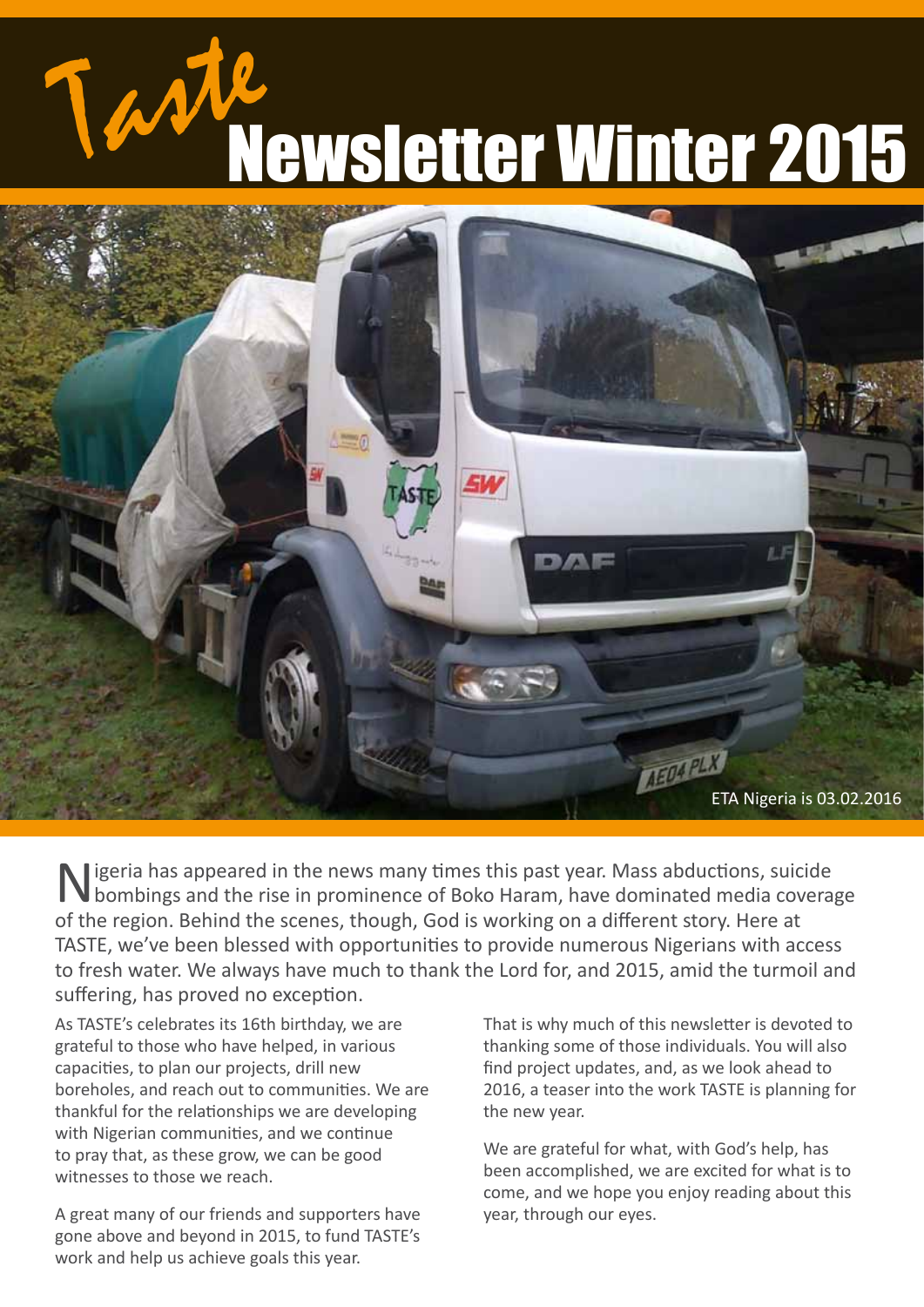### TASTE TRUSTEES

#### **Nigerian Trustees**

Andrew Gwaivagmin (Chair) Rev Dachollom Datiri Rev Ani Ekpo Stephen Marah Julie Anpe Rev Adamu Maga Dr Nantok Dami

#### **UK Trustees**

Suki Jandu (Chair) Ken Walze (Vice chair) Andy McMillen Andy Bryce Kathryn Walze Ibi Erekosima

### TASTE STAFF

#### **Nigeria Staff**

Tim Danchal (Team Co-ordinator) Doris Samuel (Facilitator) Dinatu Dami (Finance Officer) Jonathan Makan (Pump Technician) Patrick Maren (Driver) Nanpan Daspan (Driver) Sunday Dung (Labourer) Davou Zhi (Labourer) Yohanna Buba (Labourer)

**UK Staff** Ben Udejiofo (Founder / CEO)

Dan Walker (Patron)

# LOTON

The community of Loton, situated<br>less than 4 miles from Jos airport, has, in recent years, been dominated by disharmony. Inter-religious conflict in the region since 2010 has resulted in high casualties and significant destruction of homes and local infrastructure.

As a consequence of a recent increase in violence, the community has taken refuge in a neighbouring village called Jol. Jol is home to a borehole provided by TASTE, but due to the huge influx of internally displaced persons from Loton, it is in heavy demand and another borehole is required. Despite the great need, the area is often overlooked by agencies, due to its relatively small population.

As such, when Derek and Elaine Johnson decided to fund a borehole in a needy Nigerian community, TASTE nominated Loton as the beneficiary of their generous offer.

The residents of Loton will not only benefit from the additional source of clean drinking water provided by the borehole, but will also have the opportunity to improve the health levels of the community through a hygiene education programme. TASTE are also planning to build a number of latrines in the area, alongside this project.

This combination of developments will help to support self sufficiency and ensure that the borehole is utilised to its greatest potential.

The images below were taken following an attack on Loton. The existing well, rendered unusable by attackers, who dumped dead bodies and other contaminants in it

Derek and Elaine's gift of £4000 will go towards a borehole for the community.



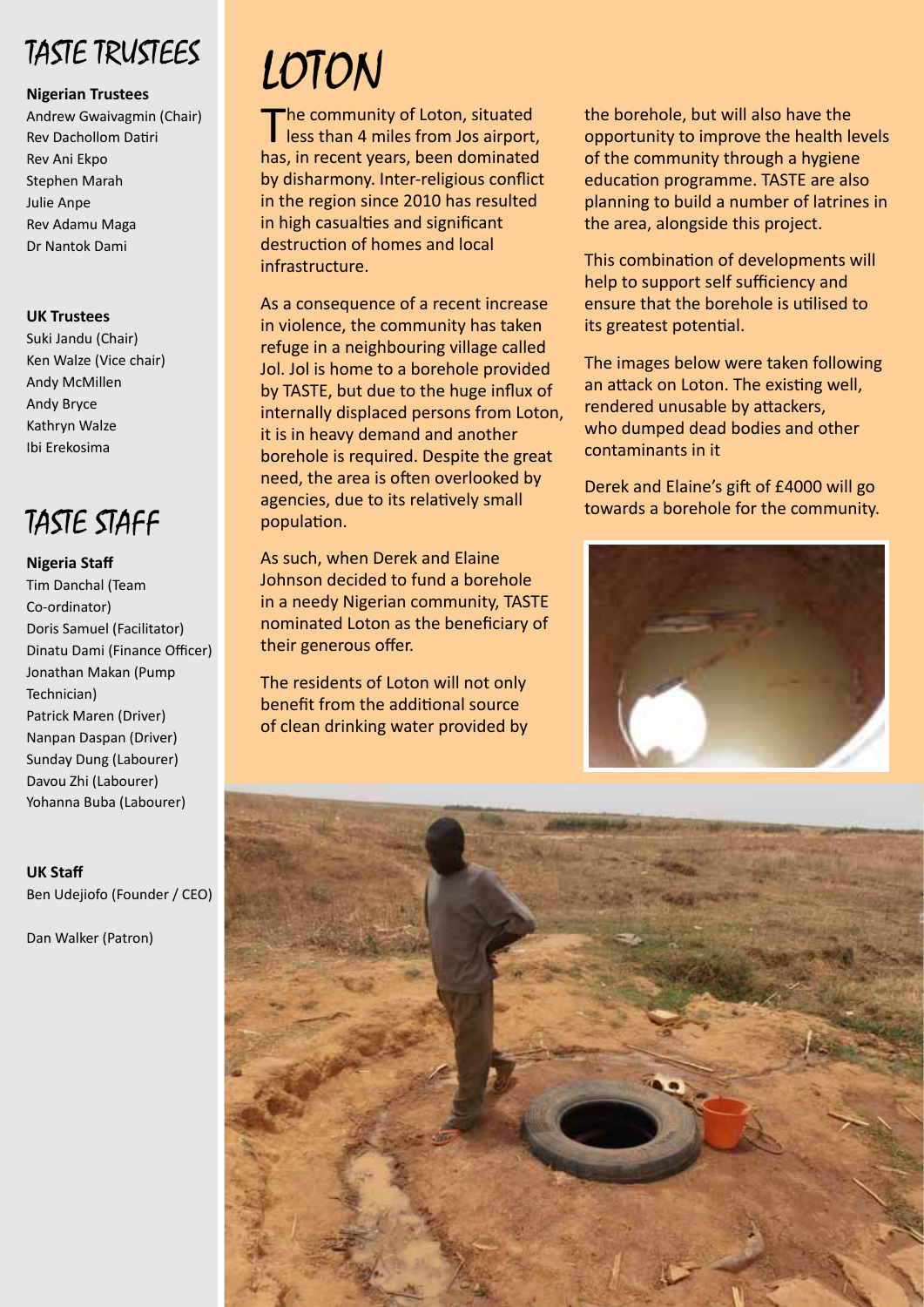Rally at Nigeria High Commission

Daawoc (pictured below) whose name means 'God has heard' was one of those at the Nigeria High Commission, London, to highlight the ongoing attacks and violence across Plateau State. These needless killings are destroying families and causing untold hardship in the area, but are not being reported in the media. There are, however, increasing national, international and social media campaigns to raise awareness of the situation.

Like Daawoc, 'we Jos want peace': a number of the affected communities have strong ties to TASTE. Some of TASTE's staff currently reside in the region and many there have benefitted from our Water and Sanitation Projects.

Other communities are locations where TASTE hopes to deliver future projects when sufficient funds are raised. The rally was held on Friday 4 September of this year.



# TASTE Anniversary

**As TASTE celebrates its 16 year anniversary, some of Athose closely involved in the US** those closely involved in the running of the charity are planning an event in London.

The evening will commemorate the remarkable achievements of TASTE since its fruition, such as the many bore holes drilled over the years, which are now used by hundreds of people everyday. Such success stories highlight the need of many communities that still lack clean drinking water and TASTE, therefore, is continually seeking to expand its operations in Nigeria.

The event which is still to be confirmed has been pencilled in for Monday 26 September 2016 will also, look ahead to exciting future projects, bringing news of the proposed development of TASTE. High on the agenda will be our new Headquarters, the planning of which is already underway; this will be the springboard for the next phase of TASTE's work.

Amongst those to whom invitation will be sent are the Nigeria High Commissioner, in addition to other prominent Nigerians and many of TASTE's dedicated friends and supporters.

TASTE's own Patron, BBC Sports Presenter Dan Walker, is expected to attend the event. Dan is best known for his roles on Football Focus and Afternoon Edition, the current affairs programme on BBC 5 Live.

It promises to be a most fascinating and enjoyable evening. Please contact Ben on **07737413772** or email **ben@taste.org.uk** if you would like to attend.

# Ben's Meeting

 $\blacksquare$  he image below shows the CEO of TASTE, Ben Udejiofo, at the Nigerian High Commission, London on Monday 27 July. Ben was there to meet with the High Commissioner and other senior staff to tell them about TASTE and seek their help in reaching the estimated 2 million Nigerians in the UK\*. The meeting was reported as being very encouraging.

TASTE's relationship with the High Commissioner promises to develop further, with his invitation to TASTE's event in September 2016.

\*Figure according to the CANUK: the Central Association of Nigerians in the UK.

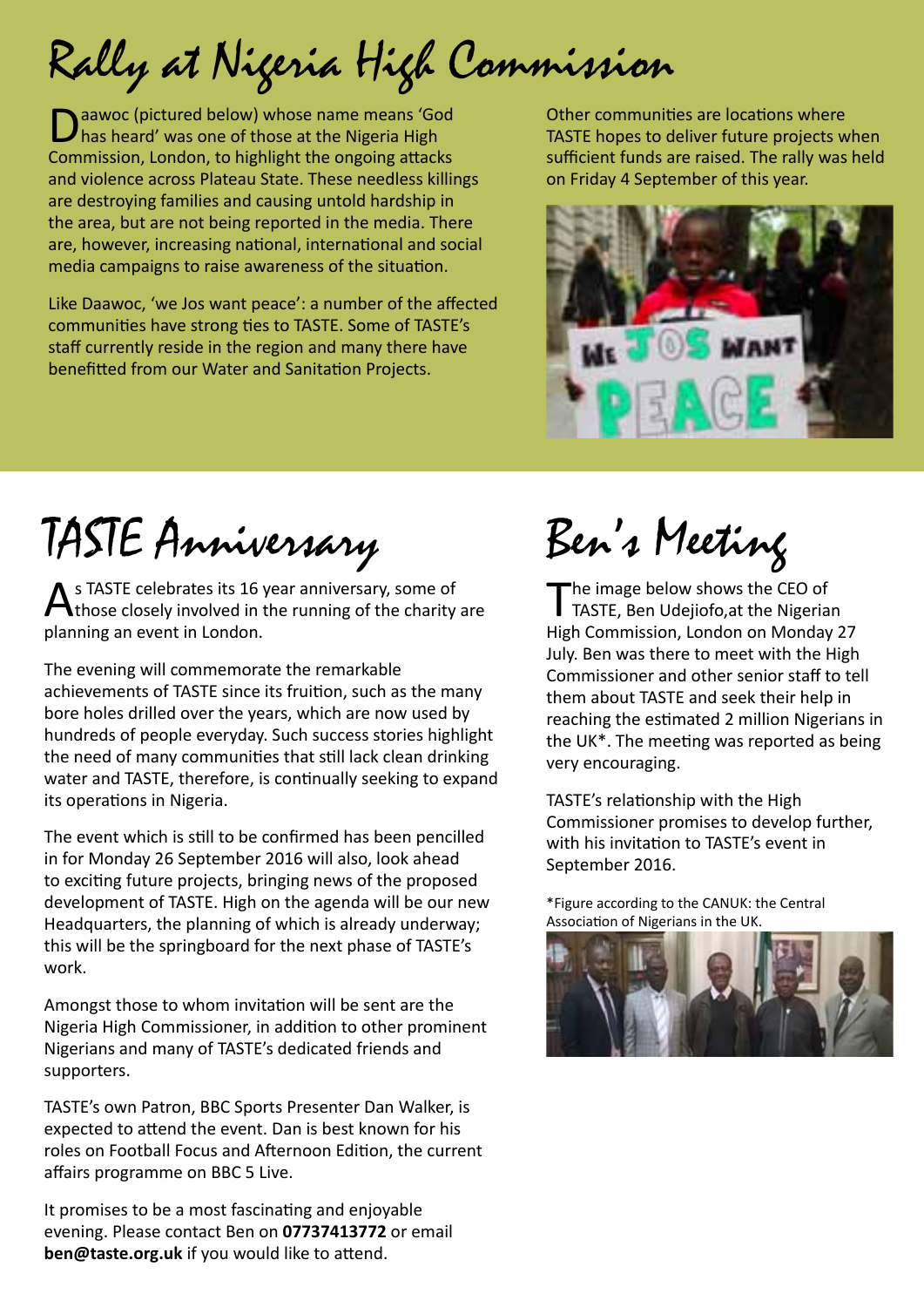# NEWS FROM NIGERIA

Members of TASTE have taken time to visit some communities in Nigeria, to see how the boreholes we have drilled are fairing. Below are their testimonials and findings.

### In RAWURU

A member of the TASTE team, Jonathan, was sent earlier this year to Rawuru to repair the two boreholes that we constructed back in 2013. The last time we heard from them, the boreholes were in excellent working order.

TASTE has not been able to visit Rawuru in recent months, due to turmoil in the area, although we hope to when things calm down.

### CHRISTIAN ROYAL COLLEGE, Bukuru, Jos

This is a private boarding High School just across the road from CRUDAN Offices where TASTE is located in Jos South LGA of Plateau State. This college spends money on water tankers and 'pure water' (water in polythene bags) each year for its students when their wells run dry. The schools environment gets littered with polythene bags.

This year has been the first time they have saved money from water tankers and 'pure water' because of the two boreholes TASTE drilled. Moreover, the schools environment is clear of polythene bags as there was no need for 'pure water' anymore.

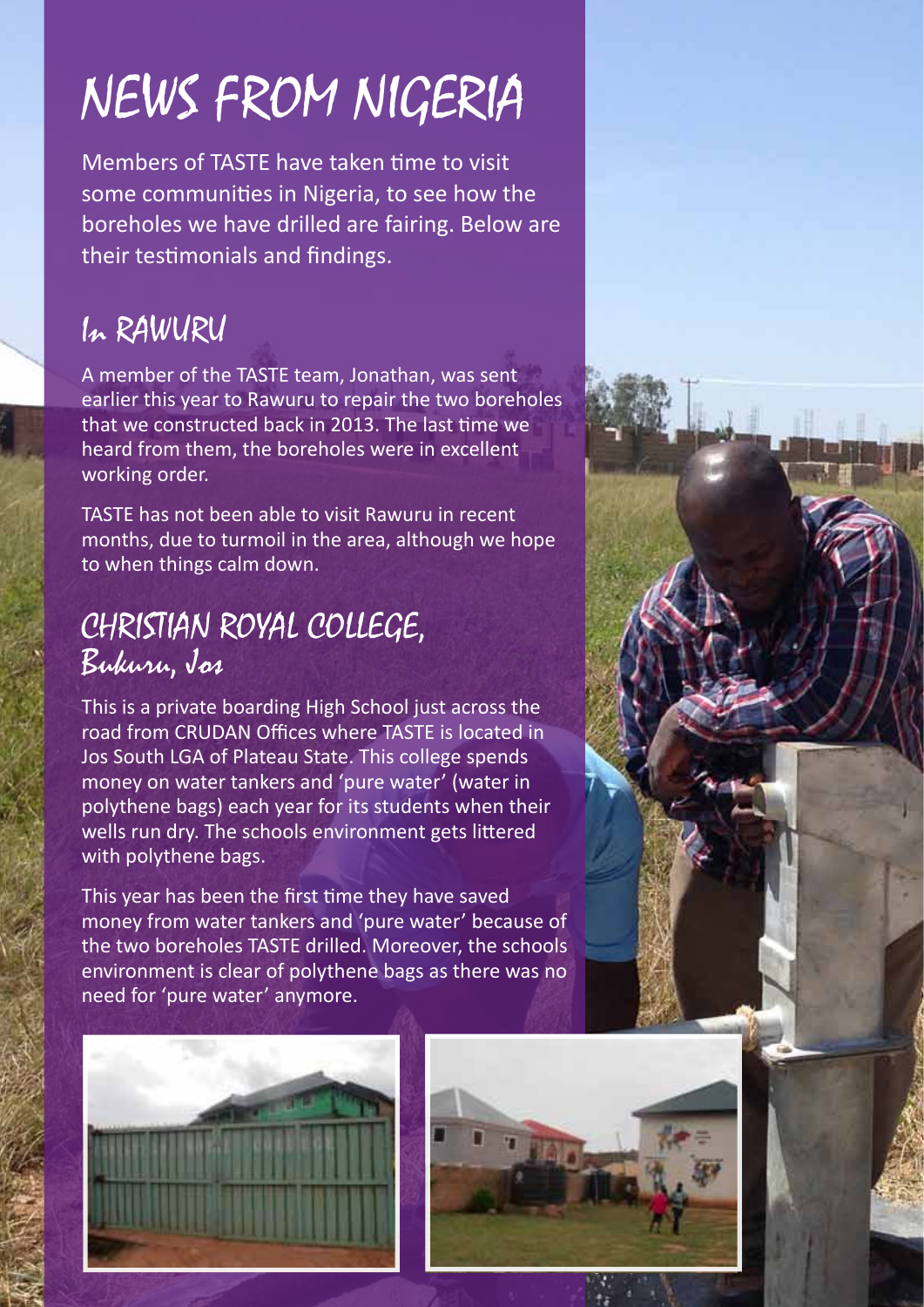



### At CHRIST APOSTOLIC COLLEGE KUBA

This college is situated along Bokkos town in Bokkos LGA (Local Government Area) of Plateau State. CEO Ben Udejiofo and Andrew Bryce (UK Trustee) called in on the school when the pair visited Nigeria in 2013. The school has converted the hand pump provided by TASTE to a submersible, and this has been serving the school community well. Students, staff, and the local community use the borehole as their main source of clean water. It was drilled with funds organised by Dr Sampson Maren. There is pressure on this one borehole due to the number of people using it.

### The TONGFOM COMMUNITY

This is a big village on the outskirts of Pankshin town in Pankshin LGA of Plateau State, some 70-80 miles south of Jos. When I (Tim Danchal) visited the only borehole in the community drilled by TASTE, the community said the borehole was the 'fountain of life'. It has never stopped supplying clean water since we drilled it about two years ago, with funds provided by Satley Daze -a community member residing in Jos.

There was such a serious water shortage this year on the Plateau, that wells and some boreholes went dry. This one never did. Others, from neighbouring villages, came there for water, and even parts of Pankshin main town had heard of this borehole. People brought containers in their cars and fetched drinking water from it. They were so grateful to God for using TASTE.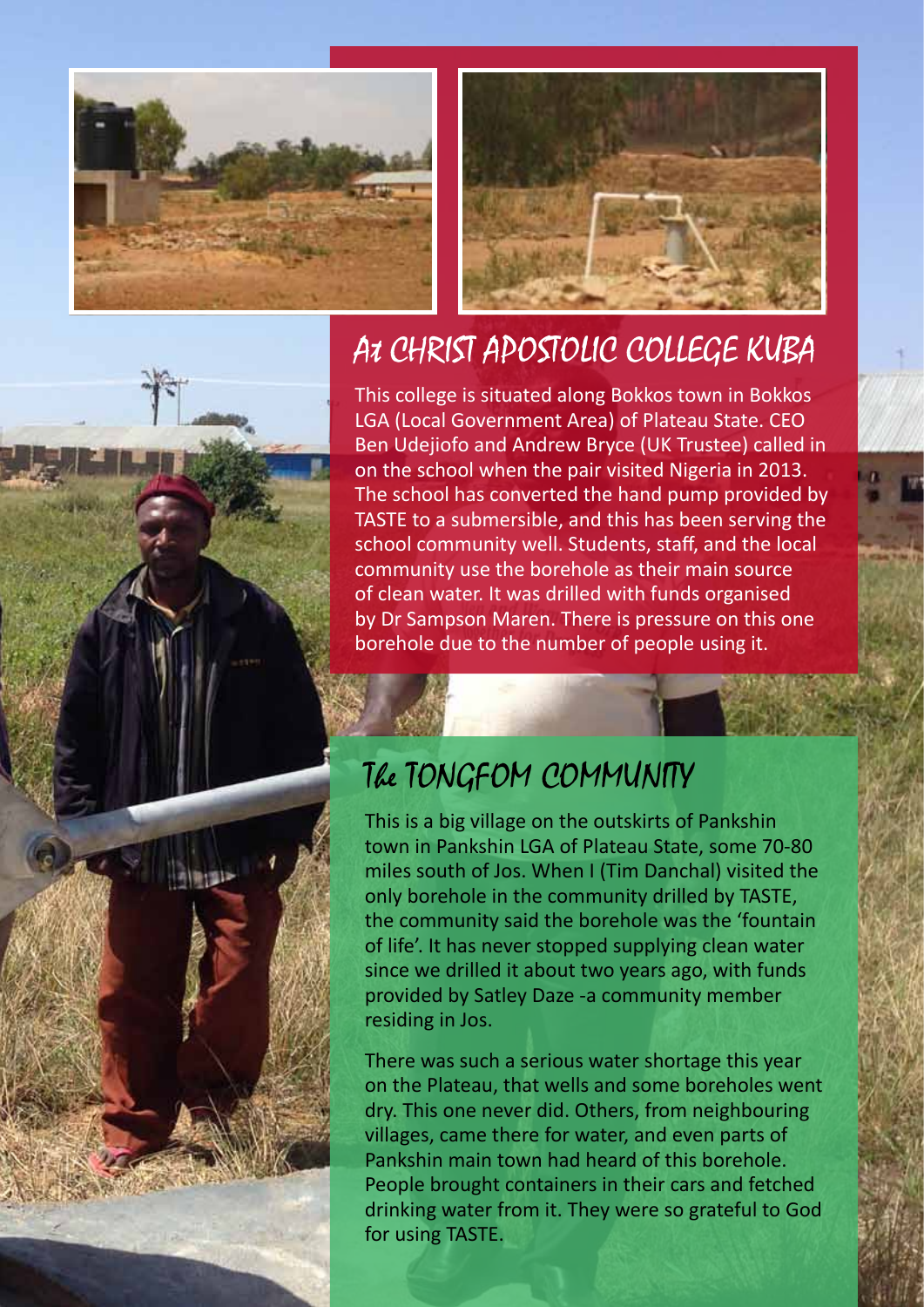Congratulations and Many Thanks…

None of the work we have done this year would have come to fruition without the backing of our friends and supporters. We are incredibly grateful to all. Here are a few shoutouts to those who have helped TASTE to finance and implement projects. We hope they enjoyed their various fundraising activities.

### Dave and Seth Charles

When Seth Charles decided to raise<br>
W money for TASTE by partaking in the 20km Sheffield Round Run on June 28th, he caused a bit of a stir. Organisers were initially unsure whether their insurance would cover the 7 year old, but permission was duly granted, and Seth proved his worth in a swift hour and 57 minutes.

Dave Charles, Seth's father, came trailing in someway behind.



## H20 Race

ongratulations are in order to the team who tackled the gruelling H20 cycle ride in the name of TASTE sponsorship. All those who started finished unscathed, and it is hoped they will forget the many miles of difficulty in time for next year's race.

Tom Cone, proprietor of the Barrel Inn, made himself popular with the cyclists with his contribution of sandwiches and chips.

The victorious riders were dubbed 'Kings of the Road' and dutifully accepted the requisite crowns and medals made for them by Eva, 4 year old daughter of one of our riders.



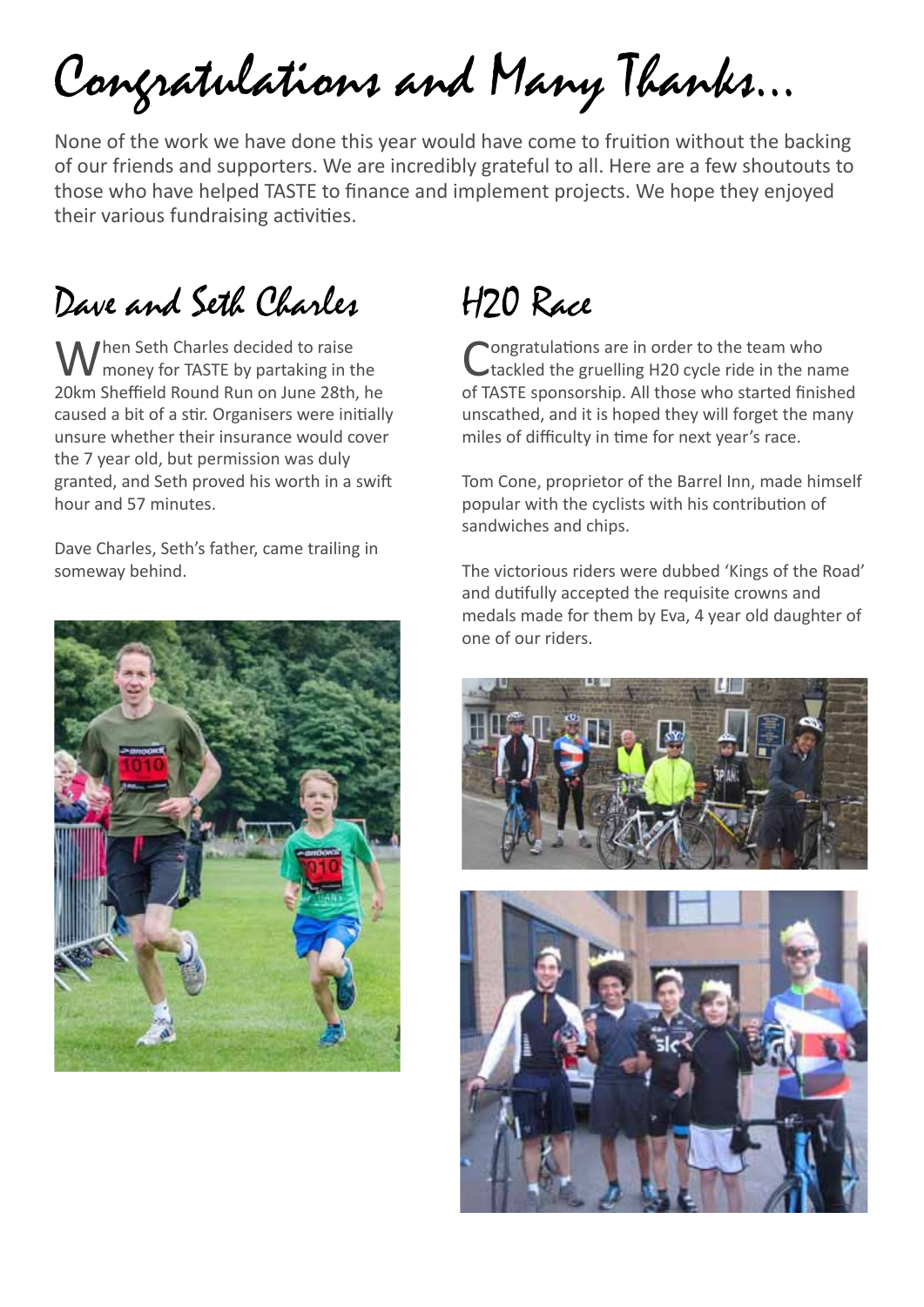## Sheffield Fun Run

TASTE would like to say a great big Thank You to all our friends who completed the Sheffield Fun Run to raise an incredible £738. The event took place on Saturday 4th July.

## North Wales Fun Run

The North Wales Fun Run took place on Saturday<br>25th April. About 45 runners took part on behalf of TASTE -a new record for this event! They raised an astounding £1280; we would like to say a very big Thank You to all our friends for this incredible achievement. A special 'thank you' goes to Diane Roberts and Glenys Prydden who organised it all.

## Hilden Charitable Fund

TASTE would like to offer a huge Thank You to the<br>Hilden Charitable Fund, for its very generous grant of £8,000 for our project in Rahwol Chom Community. The 2 existing wells were insufficient to meet the needs of the community, particularly during the dry season, when there are long queues and one of the wells dries up.

Hilden Charitable Fund's contribution will enable the provision of 2 boreholes and 5 latrines in Rahwol Chom, in time to avert the long queues of the coming Dry Season (October - March).

## TASTY Desert Fundraiser

This year's TASTY Dessert Fundraiser rivalled<br>
contestants on The Great British Bake Off, and raised a remarkable £1051 to boot. Many thanks to all who attended the West Midlands event on 11 June and a particular Thank You to those who supplied the mouth-watering array of puddings. An extra special 'thank you' goes to Jan Lawrence and Connie Doody for organising the event.





## Musicality Singers

A special Thank You goes out to the<br>Musicality Singers, who held a concert in support of TASTE on Thursday 21 May. The performers sang their hearts out at the event, which was hosted by All Saints Ecclesall Church. Proceeds for TASTE amounted to £340. Particular mentions go to Chris Betts, Joan Broughton and Greg Watson.